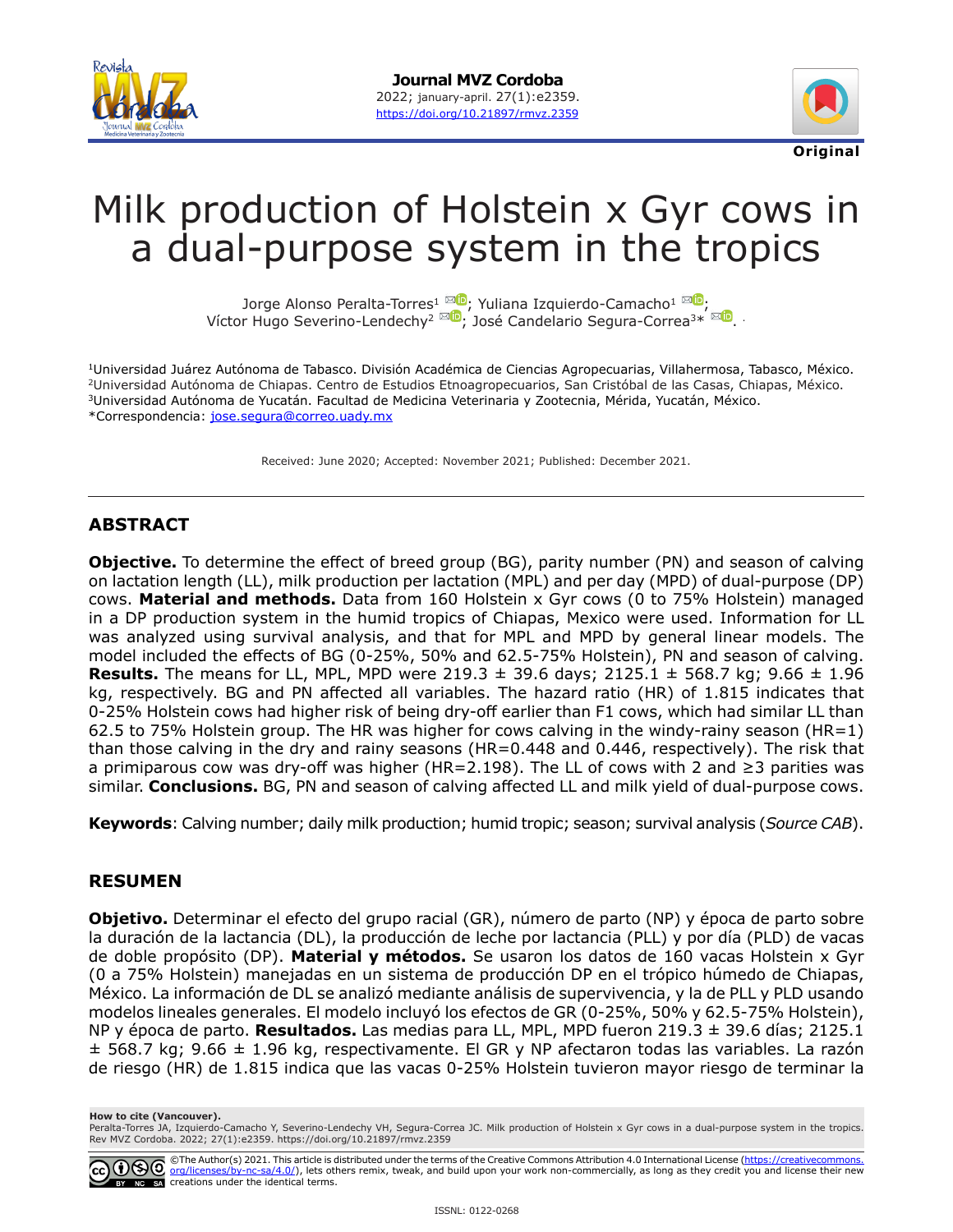lactancia antes que las vacas F1, con una DL similar al GR 62.5 a 75% Holstein. La HR fue mayor para las vacas que parieron en la época de nortes (HR = 1) que aquellas que parieron en las épocas seca y lluviosa (HR = 0.448 y 0.446, respectivamente). El riesgo de que una vaca primípara se seque fue mayor (HR = 2.198). El LL de vacas con 2 y ≥3 partos fue similar. **Conclusiones.** GR, NP y la época de parto afectaron la DL y PLL de vacas doble propósito.

**Palabras clave**: Análisis de sobrevivencia; época; número de parto; producción de leche; trópico húmedo (*Fuente CAB*).

# **INTRODUCTION**

In Mexico, livestock is an important activity in the agriculture sector, with more than 50% of the national territory dedicated to this activity. The tropical regions in Mexico occupy 25% of the national territory and have great potential development for the production of bovine meat and milk, due to its abundant natural resources. The Mexican tropics contributes 39.6% of the country meat and 21.4% of the country milk production (1,2). In addition, approximately 60% of the 2.3 million cows in Mexico are involved in milk production, being managed in dual-purpose systems using zebu cows crossed to Holstein or Brown Swiss bulls (2). The dual-purpose system is characterized by being extensive, where the animals are fed with native or introduced pastures and occasionally supplemented with agro-industrial by-products (3,4,5).

The productive performance of cattle in the dualpurpose system is poor, with calving intervals of 15 months, calving rates of 40 to 60%, daily milk production between 3.5 to 8 kg, lactations of 800 to 1600 kg of milk and calves weight of 160 kg at weaning (1,4). Some studies (6,7,8,9,10) report the effect of different environmental and breed related factors on milk production in dual-purpose systems under sub-humid tropical conditions, but few of them under humid tropical conditions. Subhumid and humid tropical conditions are different, not only in management practices but also in the amount of rainfall, season differences, and quantity and quality of pasture by month of the year. In addition, the levels of stress and the amount of parasites are different. In general terms, crossbred cows seems to perform better than pure *Bos taurus* or *Bos indicus* cows under tropical climate and extensive management system, due to heat stress and the presence of diseases.

The objective of this study was to determine the effect of breed group, season of calving and parity number on lactation length and milk production of dual-purpose cows managed

under humid-tropical conditions. This in order to generate useful information for dairymen to make better management decision.

# **MATERIAL AND METHODS**

Area and period of study. An observational retrospective study was carried out using data from November 2017 to February 2019 in a livestock production unit located on the Juárez-Reforma highway kilometer 10, Ría, Aldama, municipality of Juárez, Chiapas, Mexico. The coordinates are 17°33'19.8" and 17°50'44.88" north and 93°23'25.8" and 93°00'42.84" west latitude, and at an altitude of 140 m above sea level. The climate is hot-humid with average temperature and rainfall of 26°C and 3000 mm, respectively (11). The predominant soil type is luvisol with pH values between 5.5 and 7.0.

**Animals and management.** The animals were mainly Holstein x Gyr crossbred cows managed under rotational grazing of *Pennisetum purpureum, Panicum maximun, Brachiaria decumbens* and *Brachiaria brizantha*, plus 1 kg of a commercial feed with 18% crude protein (during milking), mineral salt three times a week and water *ad libitum*. The farm was certifícated in good management practices for milk production by SAGARPA-SENASICA. The cows were milked with a mechanical milking machine (DeLaval®), once a day (04:00 to 07:00 hours) every 14 days, after udder disinfection and with calf support. Cows stay with the calves during the first two weeks of life, and subsequently, they were under restricted suckling until weaning (240 days of age). The first 60 days of age, the calves were left with a quarter udder plus residual milk and then, only residual milk until weaning. The calves had free access to African star grass (*Cynodon nlemfuensis*) during the day and 0.5 kg of concentrated feed per animal per day. The reproductive management was by direct mounting. Vaccination was annually against hemorrhagic septicemia, blackleg, and malignant edema.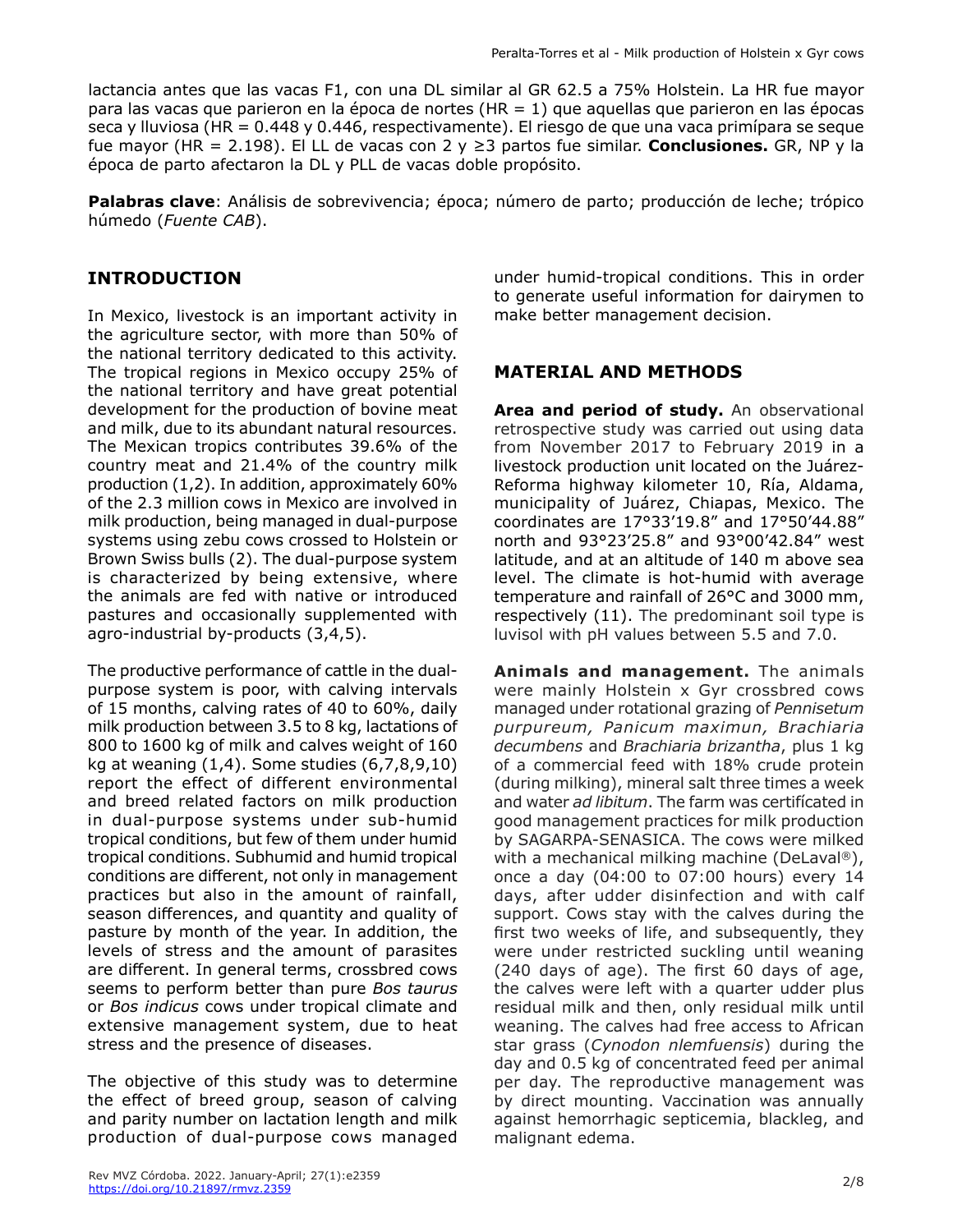The information of 160 cows with complete records on lactation length (one lactation per cow) and 142 cows with records on milk production per lactation registered on November of 2017 until February of 2019 was used. Nineteen data from the same number of cows were delete, because milk yield was registered 28 days after calving. Milk yield was weighed every 14 days and that day, the California mastitis test was carried out.

The variables of interest were lactation length (LL, days), milk production per lactation (MPL, kg) and per day (MLD, kg). The LL comprised from the date of calving to the end of lactation, and milk production per day was calculated as MPL/LL. Data were explore and analyzed using the SAS package (12). According to the Kolmogorov-Smirnov test from the UNIVARIATE procedure, LL data (range 105 to 284 days) do not follow a normal distribution (p<0.01); therefore, the data were analyzed using timeevent (days in lactation-dry-off, respectively) procedures, LIFETEST and PHREG. The fixed model that described the LL variable included the effects of breed group (0-25, 50, 62.5-75% Holstein; reference group 50% Holstein blood), season of calving (dry, rainy and windy-rainy seasons) and parity number (1, 2  $\geq$  3 parity cows). The dry season included the months of March, April and May; the rainy season the months of June to October; and the windy-rainy season the months from November to February.

The data for MPL and MPD had normal distribution (p>0.05). Therefore, the data were analyzed using GLM procedures applying a fixed effects model similar to that for LL. Simple correlations coefficients were calculated among LL, MPL and MPD using the CORR procedure.

## **RESULTS**

The overall means and standard deviations obtained for LL, MPL and MPD were 219.3±39.6 days, 2125.1±568.7 kg and 9.66±1.96 kg, respectively.

The survival curves by breed group, season of calving and parity number of the cows are shown in figures 1a, 1b and 1c, respectively. The Cox regression coefficients and Hazard ratios (HR) for LL are shown in table 1. The Wilcoxon test provided by the LIFETEST procedure and Wald Chi-square test given by the PHREG procedures showed significant differences of breed group

(0.0134 and 0.0107), season (0.0001 and 0.001) and parity number on LL (0.0208 and 0.0024). The HR of 1.815 indicates that cows with 0-25% Holstein blood have higher risk of being dry-off earlier than cows with 50% or 62.5-75% Holstein (HR=1 and HR=1.151, respectively. This indicates a longer LL for F1 (50%) and 62.5-75% Holstein cows. Similarly, cows calving in the windy season had shorter LL than those calving in the dry and rainy seasons (HR=0.448 and 0.446, respectively). In addition, the possibility of a cow being dry-off early and in consequence having a short lactation was higher in the primiparous (HR=2.198) than in multiparous cows (Table 1; HR=0.659 for parity 2 cows and 1 for cows with 3 or more parities). LL of cows with 2, and 3 or more calvings were similar. This is also appreciated in Figure 1.

**Table 1.** Coefficients of the Cox proportional hazard model and hazard ratio by breed group, season of calving and parity number for lactation length of Holstein x Gyr dualpurpose cows under the humid tropical conditions of Mexico.

| Items              | Coefficient $\pm$ SE P value Hazard ratio |          |       |  |  |
|--------------------|-------------------------------------------|----------|-------|--|--|
| <b>Breed group</b> |                                           |          |       |  |  |
| $0 - 25$           | $0.596 \pm 0.198$                         | 0.0026   | 1.815 |  |  |
| 50                 | ŋ                                         |          | 1     |  |  |
| 62.5-75            | $0.141 \pm 0.222$                         | 0.5275   | 1.151 |  |  |
| Season             |                                           |          |       |  |  |
| Dry                | $-0.802 \pm 0.252$                        | 0.0015   | 0.448 |  |  |
| Rainy              | $-0.807 \pm 0.194$                        | < 0.0001 | 0.446 |  |  |
| Windy-rainy        |                                           |          | 1     |  |  |
| <b>Parity</b>      |                                           |          |       |  |  |
| 1                  | $0.788 \pm 0.255$                         | 0.0020   | 2.198 |  |  |
| 2                  | $-0.417\pm 0.270$                         | 0.1222   | 0.659 |  |  |
| ≥3                 | o                                         |          | 1     |  |  |

SE = standard error

With respect to MPL and MPD, breed group and parity number had significant effect on those traits. However, season of calving only have effect on MPL. MPL and MPD were lower in the 0-25% Holstein cows 1785.0 kg and 8.59 kg, respectively) and for primiparous cows 1595.2 kg and 8.13 kg, respectively. The worst MPL was observed in the windy season (Table 2).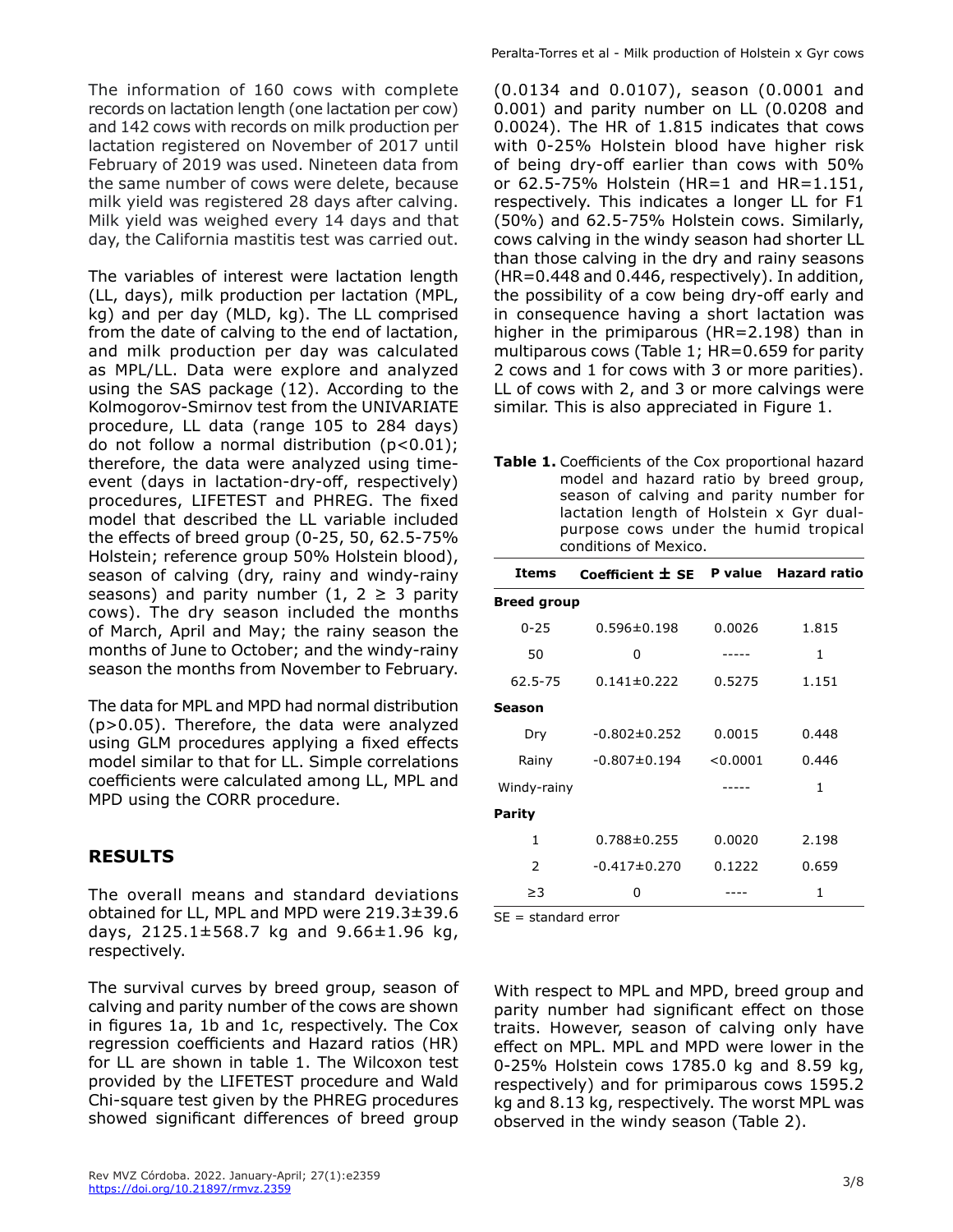

- **Figure 1.** Probability by breed group, parity number (NP) and season of calving that a dualpurpose cow get dry-off under the humid tropical conditions of Mexico
- **Table 2.** Least squares means and standard errors by breed group, number of parities and season of calving for milk production per lactation (MPL) and day (MPD) of dual-purpose cattle under the humid tropical conditions of Mexico.

| Items                | n   | MPL (kg)                         | MPD (kg)                      |  |
|----------------------|-----|----------------------------------|-------------------------------|--|
| <b>Breed group</b>   |     |                                  |                               |  |
| $0 - 25$             | 49  | 1785.0±98.5ª                     | $8.59 \pm 0.37$ <sup>a</sup>  |  |
| 50                   | 79  | $2116.3 \pm 82.1^b$              | 9.55 $\pm$ 0.30 <sup>b</sup>  |  |
| 62.5-75              | 32  | $2313.2 \pm 112.4$ <sup>b</sup>  | $10.46 \pm 0.41$ <sup>c</sup> |  |
| Season               |     |                                  |                               |  |
| Dry                  | 23  | $2089.1 \pm 130.0$ <sup>ab</sup> | $9.15 \pm 0.49$ <sup>a</sup>  |  |
| Rainy                | 55  | 2176.6±88.2 <sup>b</sup>         | 9.76 $\pm$ 0.32 <sup>a</sup>  |  |
| Windy-rainy          | 82  | 1948.7±77.8 <sup>a</sup>         | $9.69 \pm 0.29$ <sup>a</sup>  |  |
| <b>Parity number</b> |     |                                  |                               |  |
| 1                    | 23  | 1595.2±122.0 <sup>a</sup>        | $8.13 \pm 0.41$ a             |  |
| $\mathcal{P}$        | 19  | $2374.4 \pm 141.5^b$             | $10.51 \pm 0.49^b$            |  |
| ≥3                   | 118 | 2244.6±64.3 <sup>b</sup>         | 9.96 $\pm$ 0.22 <sup>b</sup>  |  |

a,b,c columnas con diferente literal difieren estadísticamente  $(p<0.05)$ .

A positive simple correlation was found between LL and MPL (r=0.725\*\*) and MPL and MPD (r=0.754\*\*). The relationship between LL and MPD was non-significant (r=0.103).

#### **DISCUSSION**

It was decided to use time-event procedures (survival analysis) to determine the effect of breed group, parity number and season on LL of cow data, because they showed no normal distribution according to the Komolgorov Smirnov test (p<0.001). The use of GLM procedure, which is the commonly used in the literature, may give different magnitude of the significance of the factor studied (information not shown). All references here cited, except that of the present study, used GLM procedures.

The overall mean for LL here obtained (219.3 days) is similar to the 214 days reported by Magaña-Monforte et al (13), and less than the 255 and 225 days reported by Hernández-Reyes et al (6) and Parra- Bracamonte et al (7), respectively. However, it is greater than the 203 days reported by Magaña et al (14). All of those works were carried out under subhumid tropical conditions (average temperature and rainfall around 26°C and 1,000 mm). Arce-Recinos et al (15) obtained a LL of 237 days under humid tropical conditions of Tabasco, Mexico (average temperature and rainfall of 27.8°C and 3682 mm, respectively). In Brazil, working with Holstein x Gyr cows, managed with two daily milkings, reached a LL of 283.8 days (16). Likewise, the LL mean here obtained is lower than the means of 326.7 and 305 days in pure Holstein cows reported by Carbajal-Hernández et al (17) under humid and subhumid tropical conditions of Mexico. Differences in LL could be attributed to breed groups and management practices used in each farm and region.

The overall mean for MPL estimated for the farm here studied (2125.1 kg) is higher than the values of 1468 to 1862 kg reported by other authors under subhumid tropical (6,7,13,14) and humid tropical conditions of Mexico (1148 kg; Arce-Recinos et al (15). Similarly, the MPD here found (9.66 kg) is greater than the means of 6.71, 5.81 and 4.84 kg reported by Magaña-Monforte (13), Parra-Bracamonte et al (7) and Arce-Recinos et al (15). There are some main differences between the subhumid tropics and humid tropics of Mexico. In addition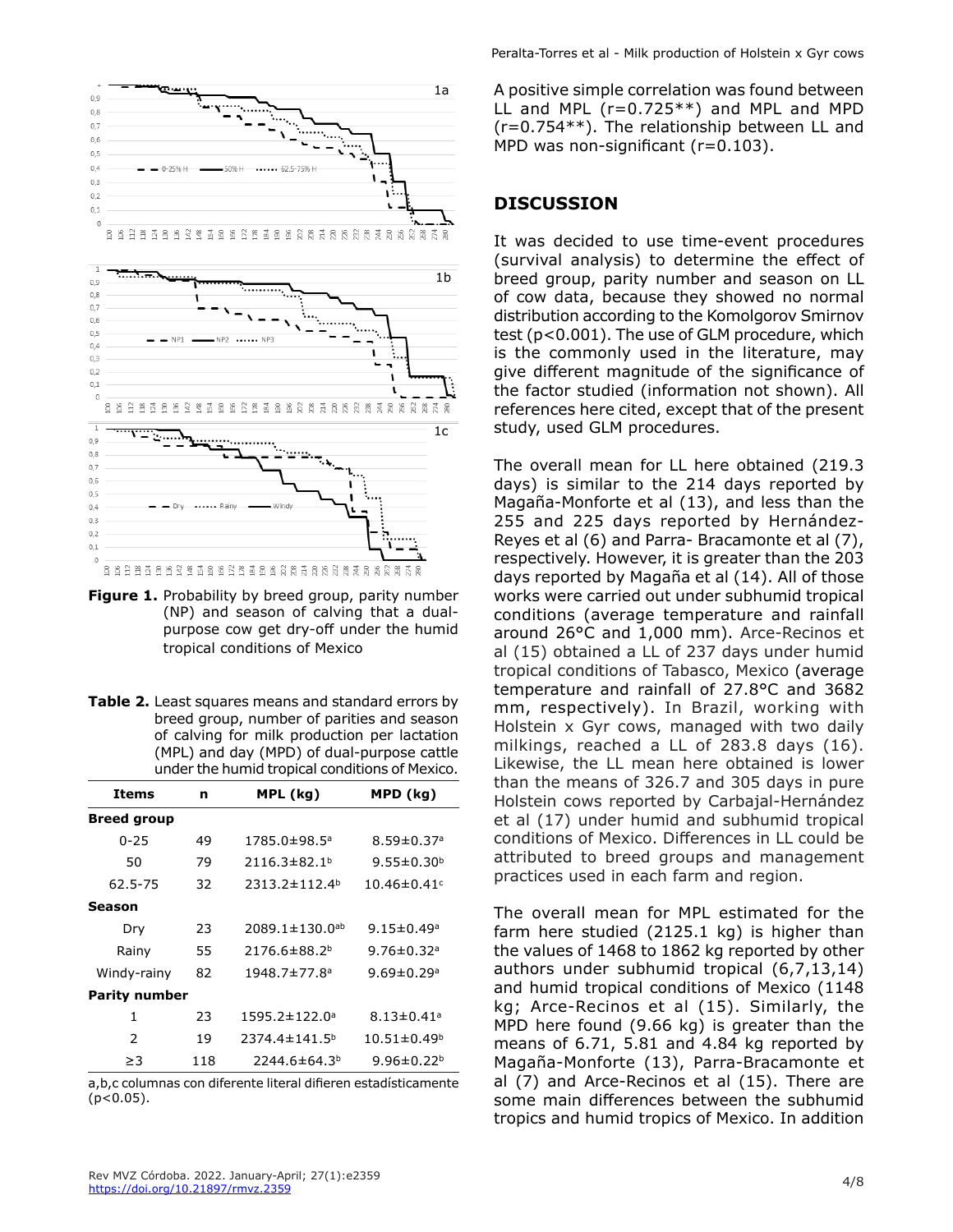to management differences, the humid tropical regions commonly has, more rain per year (about 3000 mm) compared to the subhumid tropics (1000 mm). Disease presence and parasites may be are also important factors. In the subhumid tropics, the worst season is usually the dry season, due to the scarcity of pastures; while in the humid tropics of México the worst season is the windy season, due to the mud and cool rainywinds present during November to February.

**Breed group**. The breed groups here evaluated had effect (p<0.05) on LL. The 0-25% Holstein cows had shorter LL as compared to the F1 and 62.5-75% Holstein cows, not being significance difference between the last two breed groups. Similar results were obtained for dual-purpose crossbred cows kept under humid tropical (15) and subhumid tropical conditions (9,10,18). Arce-Recinos et al (15) observed that the group with 62.5 to 75% Holstein genes had longer LL (260.3 days) compared to cows with 0-25 and 37.5-50% Holstein blood. The difference between results could be explained, in part, because Arce-Recinos et al (15) grouped F1 and 37.5% Holstein cows. Parra-Bracamonte et al (7) found also that low graded BCS cows had shorter LL than medium and high graded cows; the LL of last two breed groups being similar.

The lowest MPL and MPD here observed, agree with Parra-Bracamonte (7) results, who found that low graded *B. taurus* cows had lower MPL than high graded *B. taurus* cows, not having differences (p>0.05) with the middle-graded cows. However, they reported that mediumgrade cows had the highest MPD mean. The best performance of medium-grade cows in dual-purpose systems has been notified in different countries (19,20). MPL superiority of the medium-grade cows here compared to the high-grade cows was not dependent on LL because they had similar LL. This study suggest the use of 50 to 75% Holstein cows in dualpurpose production systems. However, how to keep crossbred populations without losing productivity is a problem. Some authors have suggested several breeding alternatives (19,20).

The mean MPL here found (2125.1 kg) is higher than the MPL obtained (1148.2 kg) by Arce-Recinos et al (15) in cows supplemented with molasses-urea and one milking per day. It is also higher than the MPL reported (1862 kg) in Yucatán, Mexico by Hernández-Reyes et al (6) in *B. taurus* x *B. indicus* crossbred cows milked once a day and given 3 kg of commercial feed (18% Peralta-Torres et al - Milk production of Holstein x Gyr cows

CP). In Veracruz, Mexico, in crossbred animals, milked twice a day, grazing in improved pastures and supplemented with 1 kg of commercial feed (18% CP, 1.65 Mcal EM) for every 3 kg of milk produced, a high milk production of 4961 kg was reported (10). In Brazil, with Holstein-Gyr crossbred animals, milked twice a day, with a diet based on improved pastures, plus corn silage and concentrated feed, Faco et al (18) reported 2865.2 kg of milk per lactation. The introduction of *B. taurus* genes through crossbreeding increases the production of milk. However, a great variation was observed between and within breed groups; mainly affected by milking system, health status, type of feeding, and quantity and quality of pasture.

**Parity number.** The parity number affected the LL of the Holstein x Gyr cows here evaluated. Primiparous cows had shorter LL. This result disagrees with those of Magaña-Monforte et al (13), who found no differences between cow parity numbers; however, they observed short LL mean (204 days) for primiparous cows than for older cows (range from 214 to 242 days). Other authors (6) found no effect of parity number, but primiparous cows always showed short LL. The expected short LL of primiparous cows is because they are still growing and the immature reproductive tract limits milk production.

Parity number had significant effect on MPL and MPD (Table 2). Poor MPL and MPD means were observed for the primiparous cows than for older cows, which agree with results by other authors (6,7) in the Mexican subhumid tropics. The poor performance shown by primiparous cows is because they are more susceptible to the effects of the stress of first calving and first lactation (21). In addition, they use part of the energy consumed for growing and reproductive development until they get mature (third or fourth calving). At the end of reproductive development, the milk production of the first parity cows stabilizes, reaching its maximum production, to later decrease as the cows get older (>6 parities). The dissimilarity in milk-yield traits are partly attributed to shorter LL for first parity cows.

**Season of calving.** In this study, the calving season had effect on the LL and MPL of the crossbred cows here evaluated. The cows calving in the windy season had shorter LL and produced less MPL than those calving in the dry and rainy seasons (Tables 1 and 2). Difference in LL between seasons have also been reported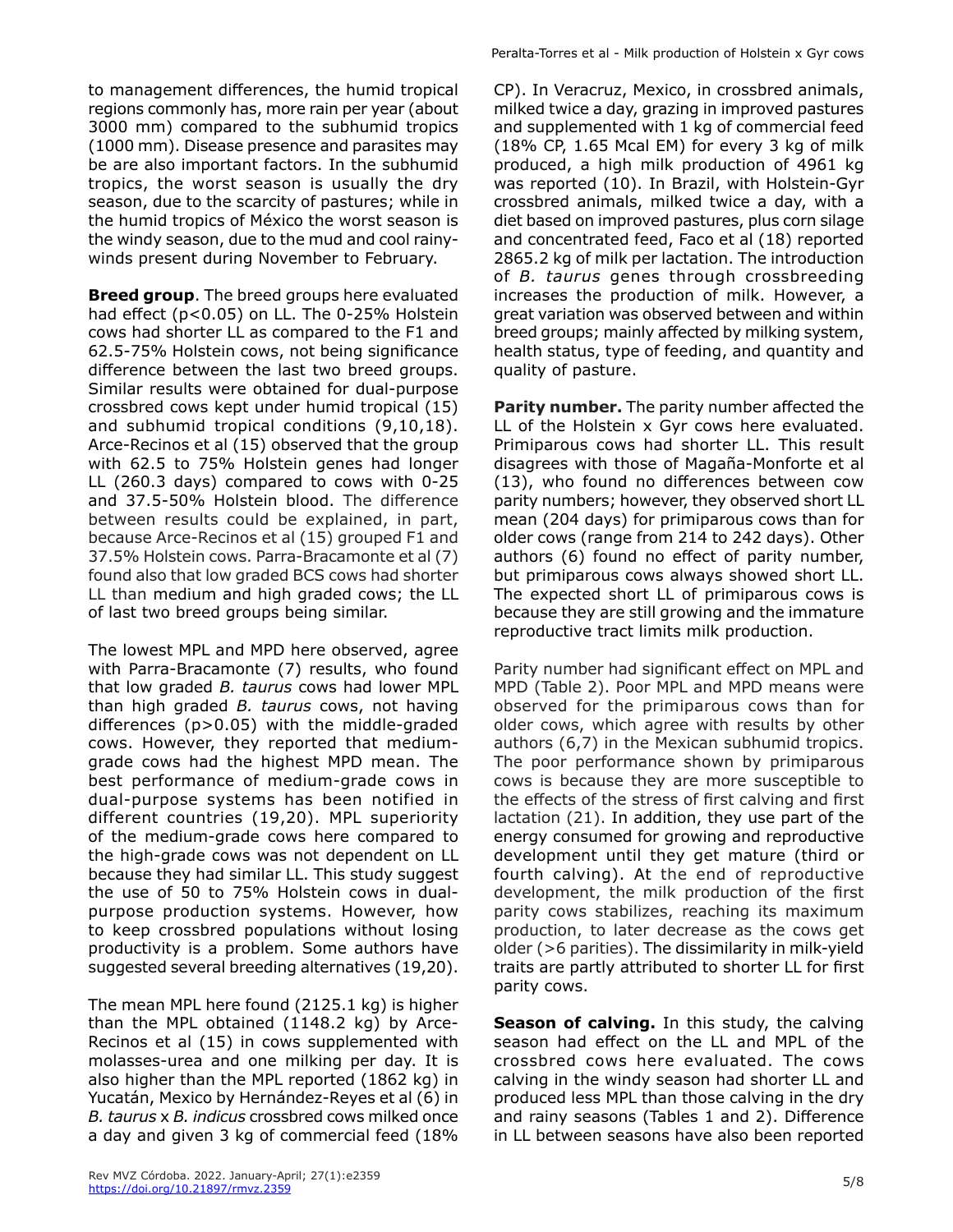by Magaña-Monforte et al (13) who obtained shorter means for the rainy season (210 days) than for the dry season (228 days). However, in the same sub-humid region Hernández-Reyes et al (6), and Arce-Recinos et al (15) in the humid tropics find no effect of season on LL. This is probably associated to the fact that cows calving in the dry and rainy seasons cows have plenty availability of good pasture, not being the case in windy season when paddocks areas are flooded.

Season effect on MPL is relevant in the humidtropics, because the direct effects of it on the amount and quality of forage, and temperature and humidity that affect the animals. Feeding could help but reduction of stress caused by high humidity and constant rain and wind should be considered. In this study, cows calving in the windy-rainy season produced 7.2 and 11.7% less MPL than cows calving in the dry and windyrainy seasons, respectively (Table 2). However, other investigations (6) found no significant differences between seasons in Yucatan, Mexico. Seasonal differences in milk yield are expected to be influenced by feeding management practices in the regions or herds, as well by the type of tropical climate (subhumid or humid) and forage availability (21).

Here, the calving season had also effect on MPL, but not in MPD as have been reported (15). Under the subhumid tropical conditions of Mexico some authors (6,7,13) found differences between season of calving for MPL (p<0.05), but the results, in the same region, also differ about which season is better. Magaña-Monforte (13) reported more MPL in the rainy season, contrary to what was observed by others (6,7), who found a better productive performance for cows calving in the dry season.

The season effect is expected to vary if a feed supplement is provided, the period of time given, and the quality of the supplement. In the subhumid tropics, the low milk production in the dry season could be associated with nutritional stress (lack of pasture of good quality). In addition, contrary to what have been found in the sub-humid tropics; in this study, the greatest stress is expected to occur in the windy-rainy season, since here the mud and drizzles and low temperatures play an important role. This directly affect the milk productive performance of dualpurpose cows under humid tropical conditions.

In conclusion breed group, season and parity had effect on LL and MPL of dual-purpose cows under the humid tropical conditions of Mexico. There were positive simple correlation of LL with MPL and of MPL and MPD. Better management of the herd must have a strong impact on milk production of cows kept under humid-tropical conditions.

#### **Acknowledgements**

The authors thanks the Lic. Ever Velasco Bernal owner of the Ranch "La Esperanza" for making available the data for this study.

#### **Conflicts of interest**

The authors do not have any conflict of interest in the publication of this article.

## **Authors' contribution**

Peralta-Torres JA and Izquierdo-Camacho Y, carried out the design and execution of the experiment; Severino-Lendechy VH participated in the field data collection. Segura-Correa JC participated in the statistical analysis of the data. All authors reviewed and wrote this article.

## **REFERENCES**

- 1. Magaña-Monforte JG, Ríos-Arjona G y Martínez-González JC. Los sistemas de doble propósito y los desafíos en los climas tropicales en México. Arch Latinoam Prod Anim. 2006; 14(3):105-114. [http://www.](http://www.bioline.org.br/pdf?la06019) [bioline.org.br/pdf?la06019](http://www.bioline.org.br/pdf?la06019)
- 2. Román-Ponce SI, Ruiz-López FJ, Montaldo HH, Rizzi R, Román-Ponce H. Efectos de cruzamiento para producción de leche y características de crecimiento en bovinos de doble propósito en el trópico húmedo. Rev Mex Cienc Pecu. 2013; 4(4):405-416. https://cienciaspecuarias.inifap.gob.mx/ index.php/Pecuarias/article/view/3197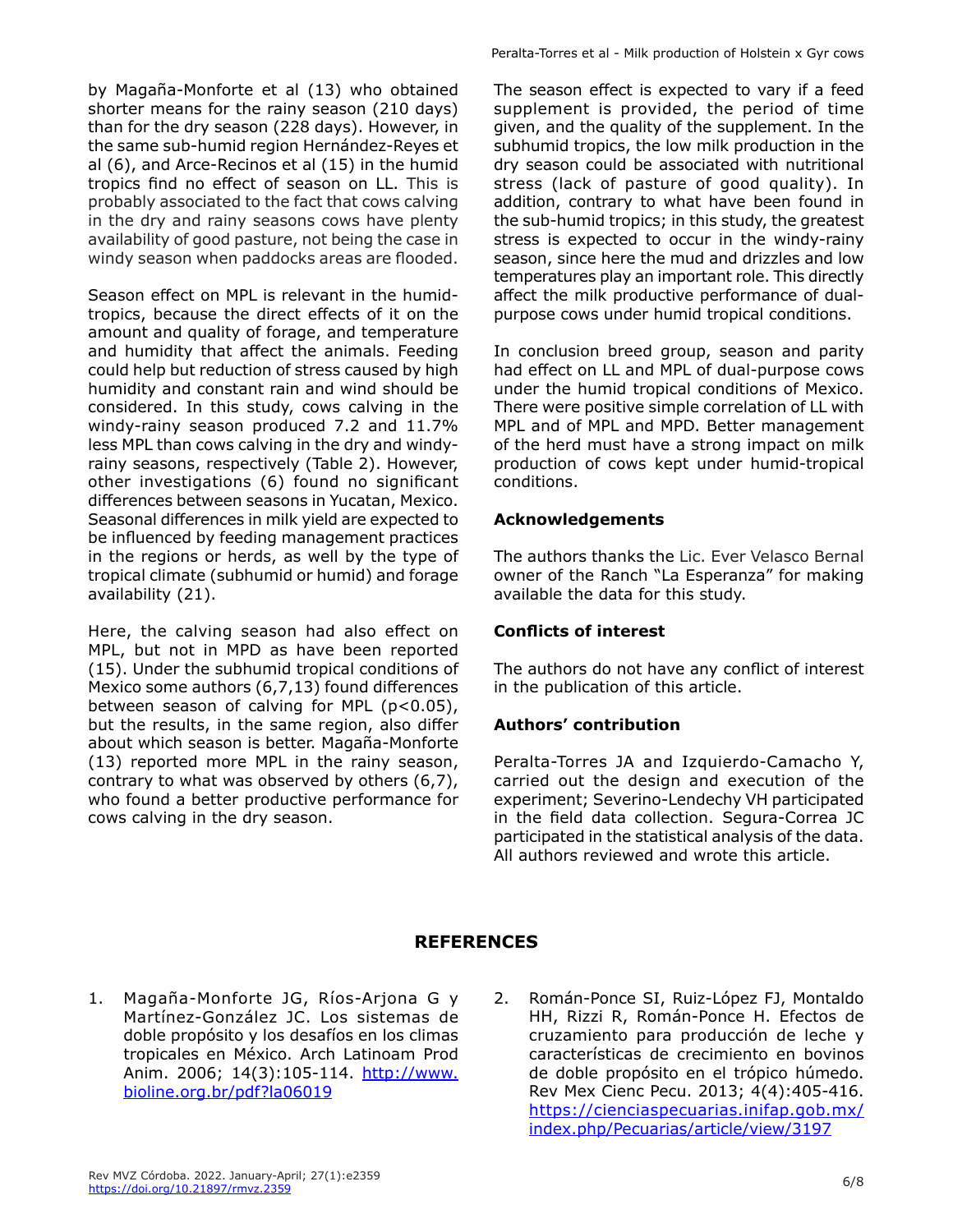- 3. Aguilar-Pérez C, Ku-Vera J, Centurión-Castro F. Garnsworthy C P. Energy balance, milk production and reproduction in grazing crossbred cows in the tropics with and without cereal supplementation. Livest Sci. 2009; 122(2-3):227-233. [https://doi.](https://doi.org/10.1016/j.livsci.2008.09.004) [org/10.1016/j.livsci.2008.09.004](https://doi.org/10.1016/j.livsci.2008.09.004)
- 4. Rojo-Rubio R, Vázquez-Armijo JF, Pérez-Hernández P, Mendoza-Martínez GD, Salem AZM, Albarran-Portillo B, et al. Dual purpose cattle production in Mexico. Trop Anim Health Prod. 2009; 41(5):715-721. [https://](https://doi.org/10.1007/s11250-008-9249-8) [doi.org/10.1007/s11250-008-9249-8](https://doi.org/10.1007/s11250-008-9249-8)
- 5. Tinoco-Magaña JC, Aguilar CF, Delgado R, Magaña JG, Ku JC, Herrera CJ. Effects of energy supplementation on productivity of dual-purpose cows grazing in a silvopastoral system in the tropics. Trop Anim Health Prod. 2012; 44(5):1073-1078. [https://doi.](https://doi.org/10.1007/s11250-011-0042-8) [org/10.1007/s11250-011-0042-8](https://doi.org/10.1007/s11250-011-0042-8)
- 6. Hernández-Reyes E, Segura-Correa VM, Segura-Correa JC, Osorio-Arce MM. Intervalo entre partos, duración de la lactancia y producción de leche en un hato de doble propósito en Yucatán, México. Agrociencia. 2000; 34(6):699-705. [http://www.colpos.](http://www.colpos.mx/agrocien/Bimestral/2000/nov-dic/art-4.pdf) [mx/agrocien/Bimestral/2000/nov-dic/art-4.](http://www.colpos.mx/agrocien/Bimestral/2000/nov-dic/art-4.pdf) [pdf](http://www.colpos.mx/agrocien/Bimestral/2000/nov-dic/art-4.pdf)
- 7. Parra-Bracamonte GM, Magaña JG, Delgado R, Osorio M, Segura JC. Genetic and non-genetic effects on productive and reproductive traits of cows in dual purpose herds in Southeastern Mexico. Genet Mol Res. 2005; 4(3):482-490. [http://www.](http://www.geneticsmr.com/year2005/vol4-3/pdf/gmr0111.pdf) [geneticsmr.com//year2005/vol4-3/pdf/](http://www.geneticsmr.com/year2005/vol4-3/pdf/gmr0111.pdf) [gmr0111.pdf](http://www.geneticsmr.com/year2005/vol4-3/pdf/gmr0111.pdf)
- 8. Vite-Cristobal C, López-Ordaz R, García-Muñiz JG, Ramírez-Valverde R, Ruíz-Flores A, López-Ordaz R. Milk yield and reproductive performance of supplemented dual-purpose cows grazing tropical forage. Vet Mex. 2007; 38(1):63-79. [http://www.](http://www.medigraphic.com/pdfs/vetmex/vm-2007/vm071g.pdf) [medigraphic.com/pdfs/vetmex/vm-2007/](http://www.medigraphic.com/pdfs/vetmex/vm-2007/vm071g.pdf) [vm071g.pdf](http://www.medigraphic.com/pdfs/vetmex/vm-2007/vm071g.pdf)
- 9. López-Ordaz R, Vite CC, García JG, Martínez PA. Reproducción y producción de leche de vacas con distinta proporción de genes Bos taurus. Arch Zootec. 2009; 58(224):683- 694. [https://www.uco.es/ucopress/az/](https://www.uco.es/ucopress/az/index.php/az/article/view/5058) [index.php/az/article/view/5058](https://www.uco.es/ucopress/az/index.php/az/article/view/5058)
- 10. López Ordaz R, García Rejón R, García Muñiz JG, Ramírez Valverde R. Effect of *Bos taurus* genes percentage on milk yield in crossbred cows in the humid tropics of Mexico. Tec Pecu Mex. 2009; 47(4):435- 448. [http://cienciaspecuarias.inifap.gob.](http://cienciaspecuarias.inifap.gob.mx/editorial/index.php/Pecuarias/article/view/1663/1657) [mx/editorial/index.php/Pecuarias/article/](http://cienciaspecuarias.inifap.gob.mx/editorial/index.php/Pecuarias/article/view/1663/1657) [view/1663/1657](http://cienciaspecuarias.inifap.gob.mx/editorial/index.php/Pecuarias/article/view/1663/1657)
- 11. INEGI. Banco de Indicadores. Instituto Nacional de Estadística y Geografía: México; 2020. URL available in: [https://www.inegi.](https://www.inegi.org.mx/app/indicadores/?ag=07048) [org.mx/app/indicadores/?ag=07048.](https://www.inegi.org.mx/app/indicadores/?ag=07048)
- 12. SAS. Statistics Software. SAS/Stat. Version 9.4 ed. Cary (NC) USA: SAS Institute Inc. 2012.
- 13. Magaña-Monforte JG, Luis-López E, Segura-Correa JC, Aké-López JR, Montes-Pérez RC, Aguilar-Pérez CF. Comportamiento productivo de vacas cruzadas en un sistema de doble propósito en Yucatán, México*.* Livest Res Rural Develop. 2016; 28:Article156. [http://www.](http://www.lrrd.org/lrrd28/9/maga28156.html) [lrrd.org/lrrd28/9/maga28156.html](http://www.lrrd.org/lrrd28/9/maga28156.html)
- 14. Magaña J, Tewolde A, Anderson S, Segura J. Productivity of different cow genetic groups in dual purpose cattle production systems in south-eastern Mexico. Trop Anim Health Prod. 2006; 38(7-8):583-591. [https://doi.](https://doi.org/10.1007/s11250-006-4247-1) [org/10.1007/s11250-006-4247-1](https://doi.org/10.1007/s11250-006-4247-1)
- 15. Arce-Recinos C, Aranda-Ibáñez EM Osorio-Arce MM, González- Garduño R, Díaz-Rivera P, Hinojosa-Cuellar JA. Evaluación de parámetros productivos y reproductivos en un hato de doble propósito en Tabasco, México. Rev Mex Cienc Pecu. 2017; 8(1):83- 91. [https://doi.org/10.22319/rmcp.](https://doi.org/10.22319/rmcp.v8i1.4347) [v8i1.4347](https://doi.org/10.22319/rmcp.v8i1.4347)
- 16. Mcmanus C, Teixeira AR, Talarico DL, Louvandini H, Bianchini OEM. Características productivas e reproductivas de vacas Holandesas e mesticas Holandes x Gir no Planalto Central. Rev Brasil Zoot. 2008; 37(5):819-823. [https://doi.org/10.1590/](https://doi.org/10.1590/S1516-35982008000500006) [S1516-35982008000500006](https://doi.org/10.1590/S1516-35982008000500006)
- 17. Carvajal-Hernández M, Valencia-Heredia ER, Segura-Correa JC. Duración de la lactancia y producción de leche de vacas Holstein en el Estado de Yucatán, México. Rev Biomed. 2002; 13(1):25-31. [https://www.](https://www.medigraphic.com/pdfs/revbio/bio-2002/bio021d.pdf) [medigraphic.com/pdfs/revbio/bio-2002/](https://www.medigraphic.com/pdfs/revbio/bio-2002/bio021d.pdf) [bio021d.pdf](https://www.medigraphic.com/pdfs/revbio/bio-2002/bio021d.pdf)